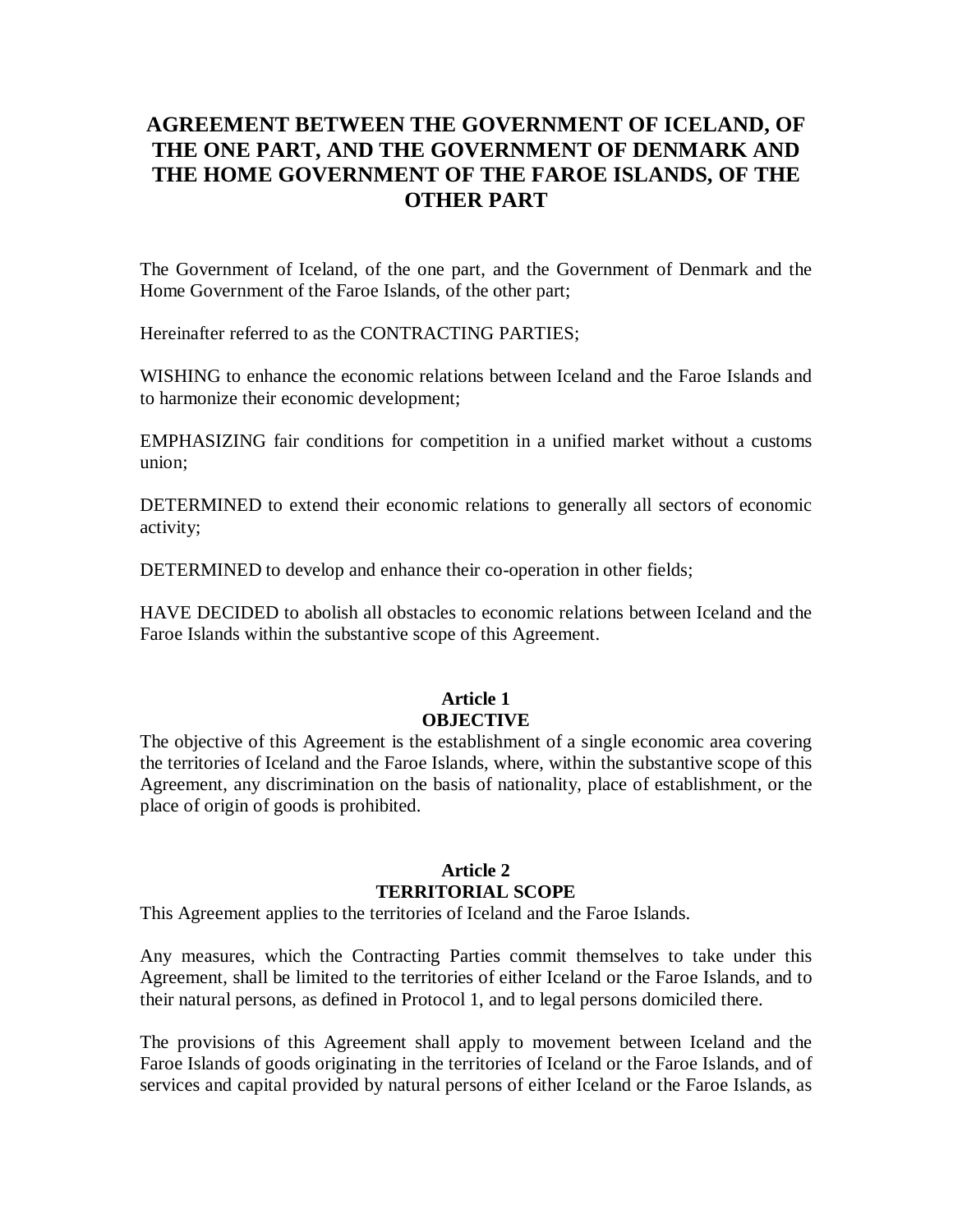defined in Protocol 1, or by legal persons domiciled in either Iceland or in the Faroe Islands.

# **Article 3**

## **SUBSTANTIVE SCOPE**

Unless otherwise stated therein, this Agreement applies to:

- a) trade in goods;
- b) trade in services;
- c) movement of persons and right to residence;
- d) movement of capital and investment;
- e) right of establishment;
- f) competition, state monopolies, state aid and public procurement;
- g) co-operation in other areas, as provided for in Article 7.

#### **Article 4 MOST FAVOURED NATION TREATMENT**

Within the scope of this Agreement, each Contracting Party shall accord to the natural and legal persons of the other Contracting Party, and goods originating within the territorial scope of this Agreement, treatment no less favourable than that they accord to natural and legal persons of any other country, and goods originating outside the territorial scope of this Agreement.

#### **Article 5 NATIONAL TREATMENT**

- 1. Within the scope of this Agreement,
	- A. any discrimination between Icelandic natural persons and Faroese natural persons on the basis of nationality, as defined in Protocol 1, is prohibited;
	- B. any discrimination between legal persons domiciled within the territorial scope of the Agreement, on the basis of their place of establishment, is prohibited;
	- C. any discrimination between goods originating within the territorial scope of the Agreement, on the basis of their place of origin, is prohibited.
- 2. In the application of the principle contained in paragraph 1, the Contracting Parties commit themselves, *inter alia*, to the following:
	- A. With respect to trade in goods:
		- i. Any discrimination regarding the treatment of goods, in law or in fact, on the basis of their origin, shall be prohibited.
		- ii. Quantitative restrictions, by any name or for any reason, and measures having equivalent effect shall be prohibited.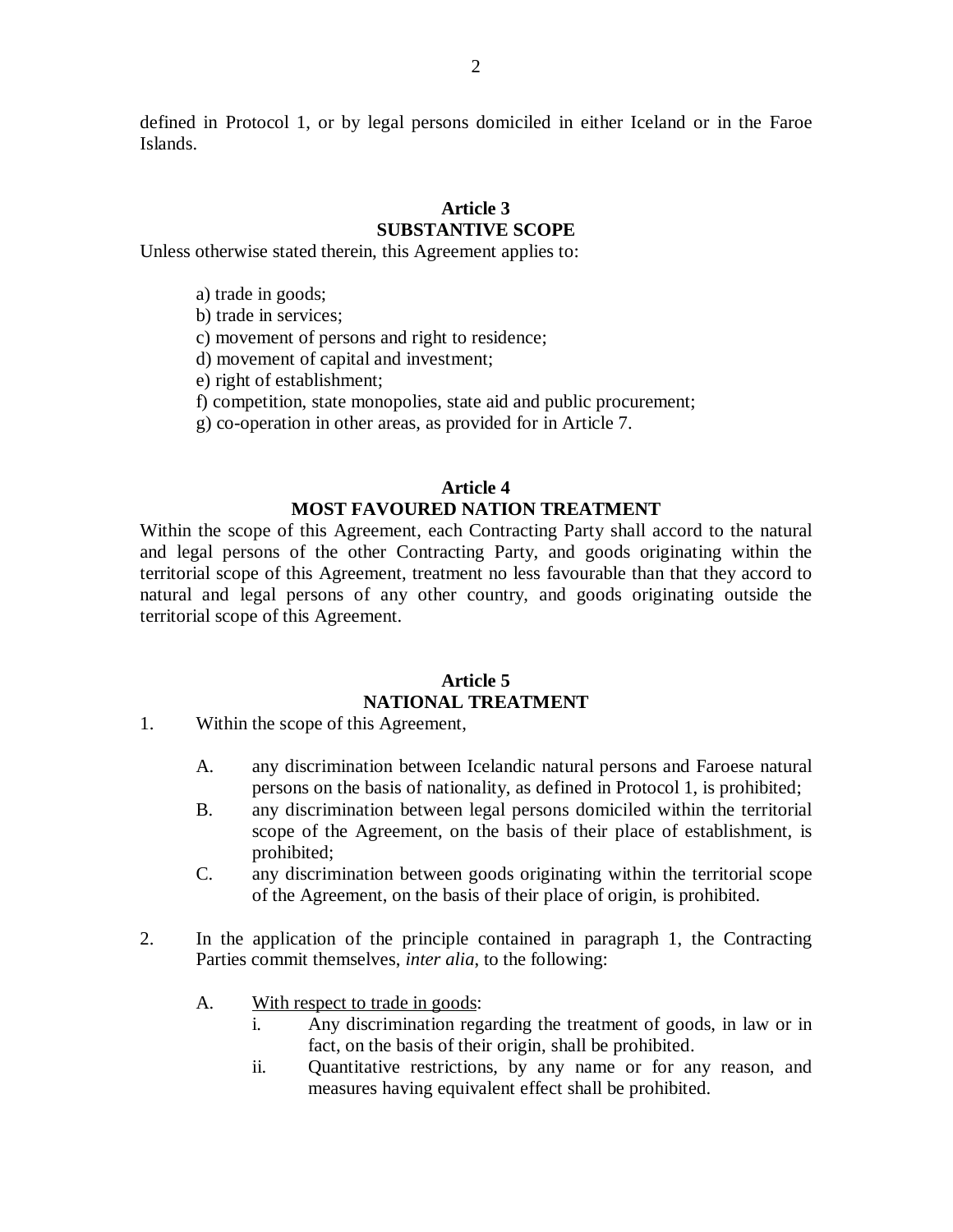- iii. Tariffs, by any name or for any reason, and measures having equivalent effect shall be prohibited.
- iv. All goods, legally marketed anywhere within the territorial scope of the Agreement, shall be covered by the provisions of this Article, subject to the requirements of the protection of public morals and safety.
- v. Protocol 2 to this Agreement contains the applicable rules of origin.
- vi. Protocol 3 to this Agreement contains rules regarding co-operation between the Contracting Parties on customs matters and simplified customs procedures.
- B. With respect to trade in services:
	- i. Any discrimination, in law or in fact, against a service provider of one Contracting Party operating in the territory of the other Contracting Party shall be prohibited.
	- ii. Without prejudice to the provision of (i) above, natural or legal persons of one Contracting Party operating in the territory of the other Contracting Party shall fulfill the same requirements as natural or legal persons of the latter Contracting Party, under the latter Contracting Party's national law.
- C. With respect to movement of persons and right to residence:
	- Any discrimination, in law or in fact, regarding the right to residence or free movement of persons, shall be prohibited, as further stipulated in Protocol 4 to this Agreement.
	- ii. Access to schools, universities and other institutions of learning shall be granted without discrimination.
	- iii. A Contracting Party shall recognize, as if issued in its own territory, comparable diplomas and other evidence of professional qualifications obtained in the territory of the other Contracting Party. Recognition of such diplomas and evidence of qualifications shall in no event be less favourable than the recognition given to comparable diplomas and evidence of qualifications issued by a non-Contracting Party to this Agreement.
	- iv. Three years of residence by Icelandic natural persons in the Faroe Islands and of Faroese natural persons in Iceland shall entail the right to stand for municipal election and cast a vote in municipal elections.
- D. With respect to movement of capital and investment:
	- Any discrimination, in law or in fact, regarding the free movement of capital or investment, on the basis of the destination of the capital or the place of investment, anywhere within the territorial scope of this Agreement, shall be prohibited.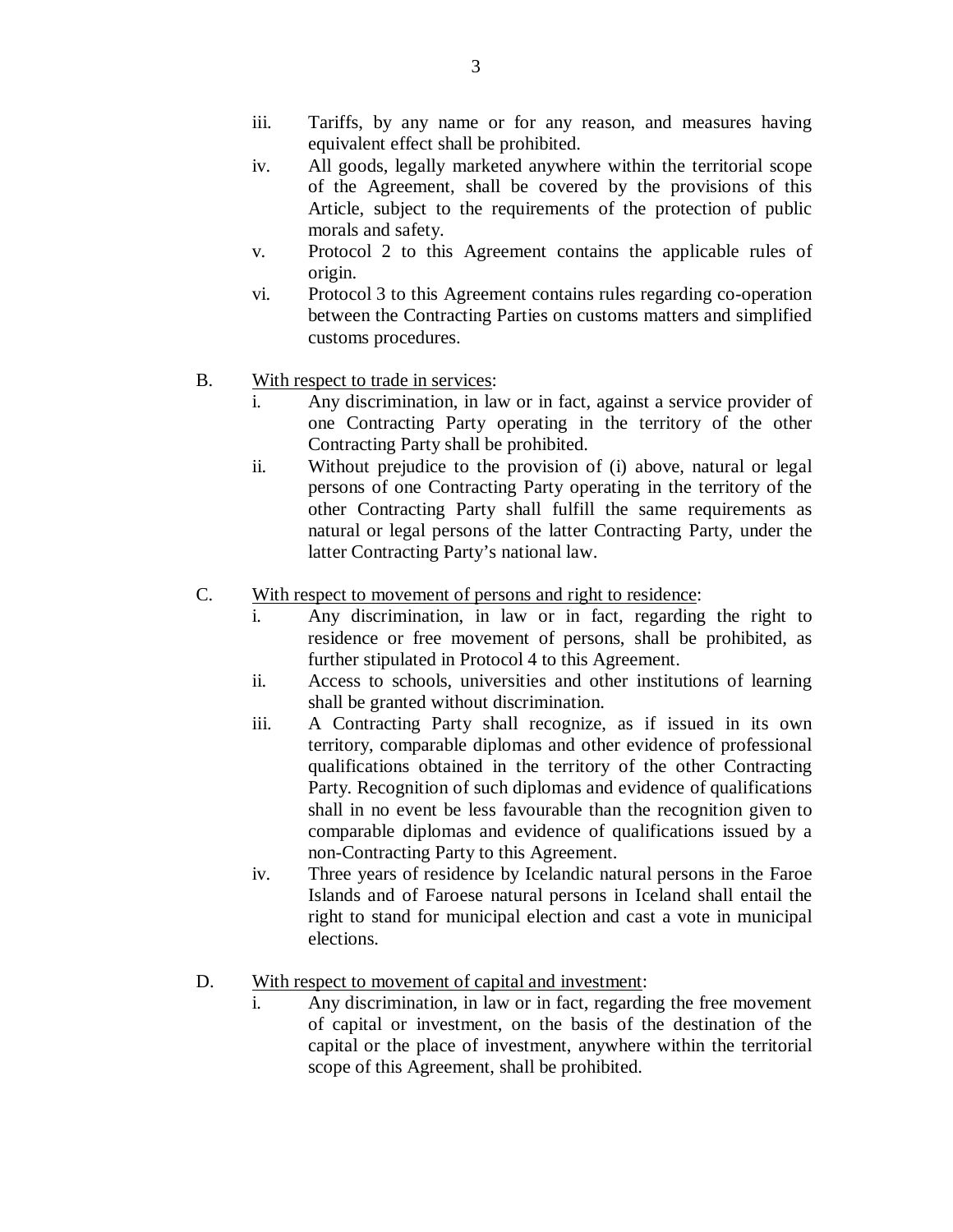- E. With respect to right of establishment:
	- i. Any discrimination, in law or in fact, as regards the right of establishment, shall be prohibited.
- F. With respect to competition:
	- i. Any discrimination in rules on competition or their application shall be prohibited.
	- ii. In order to ensure free trade and fair conditions for competition in the economic area established by this Agreement, the competition authorities of the Contracting Parties shall co-operate, exchange information and consult each other on surveillance in general terms and, as the case may be, in individual cases.
	- iii. If a Contracting Party becomes aware of dumping of a specific product by an exporter of the other Contracting Party, as defined by the relevant provisions of the WTO agreements, the affected Contracting Party may take appropriate measures in accordance with Article VI of the GATT 1994. The affected Contracting Party shall notify the other Contracting Party in writing and allow for a 30 day period for consultations with a view to finding a mutually acceptable solution.
- G. With respect to state monopolies:
	- i. In their operations, state monopolies of a Contracting Party shall not accord discriminatory treatment, in law or in fact.
- H. With respect to state aid:
	- i. State aid or aid through state resources in any form whatsoever, directed at an economic activity wholly or partly within the territory of a Contracting Party, shall be granted in that territory without discrimination.
	- ii. If a Contracting Party finds that state aid or aid through state resources by the other Contracting Party distorts or threatens to distort competition by favouring certain undertakings or sectors, the former Contracting Party may bring the matter before the Joint Committee in accordance with Article 8.
- I. With respect to public procurement:
	- i. Any discrimination relating to public procurement, in law or in fact, shall be prohibited.
- J. With respect to trade in agricultural goods:
	- Where imports of specific agricultural products in chapters 1, 2, 4, 5, 12, 15, 16 and 21 in the Harmonized Commodity Description and Coding System from one Contracting Party are seriously detrimental to the production activity of that product in the other Contracting Party, the latter Contracting Party may unilaterally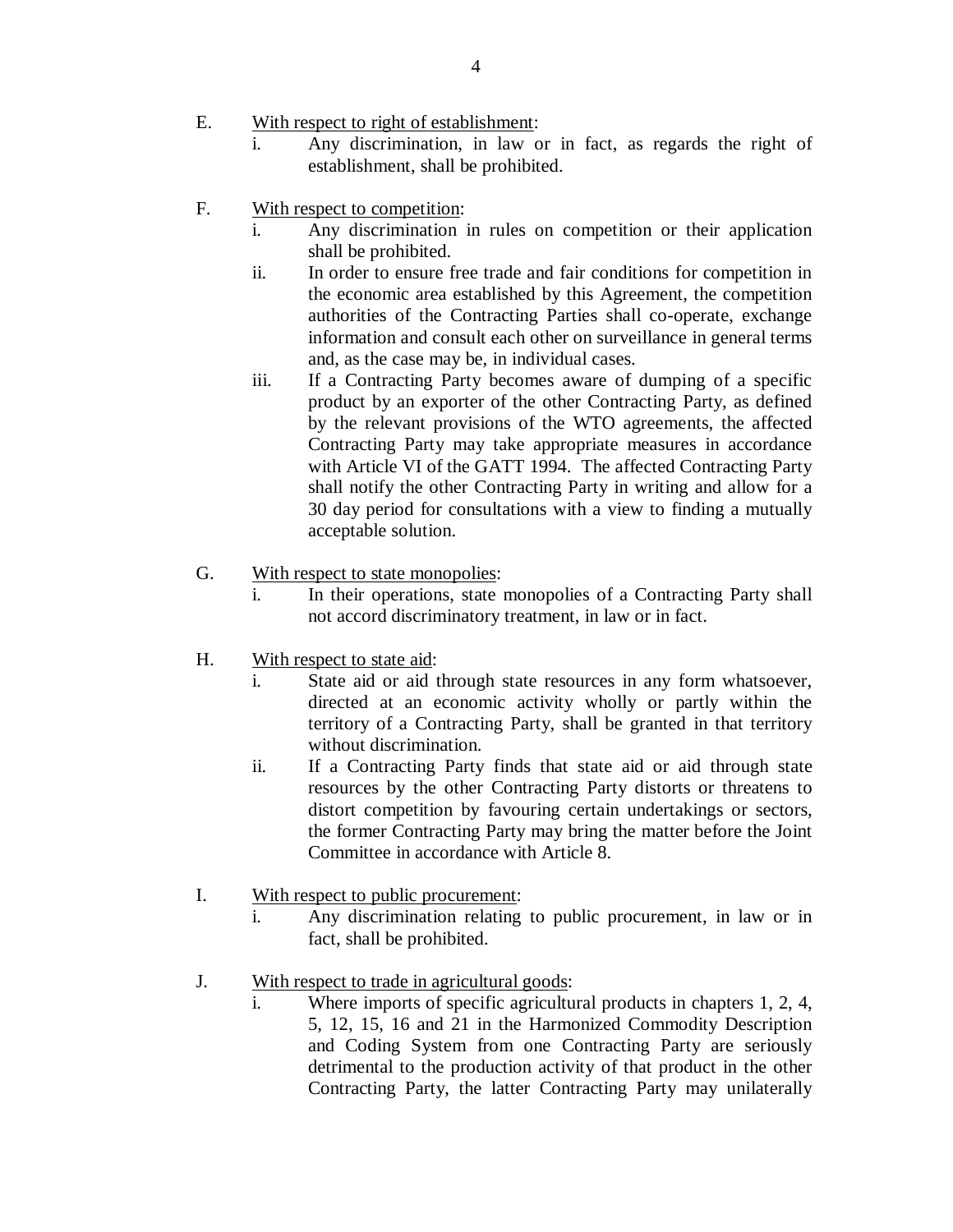take appropriate and proportionate measures. Prior to taking such measures the Contracting Parties shall afford sufficient time for consultations in order to find solutions to remedy the situation.

- ii. Where exceptional circumstances require urgent action, the Contracting Party of the importer may apply measures strictly necessary to remedy the situation at the earliest three days after having informed the Contracting Party of the exporter.
- iii. Any measures shall immediately be notified, together with all the relevant information, to the Joint Committee in accordance with Article 8 and shall be the subject of periodical consultations within the Joint Committee, particularly with a view to their abolition as soon as circumstances permit.

### **Article 6**

## **EXCEPTIONS FROM NATIONAL TREATMENT**

The following exceptions from the principle contained in Article 5, paragraph 1, shall apply:

1. All traded goods shall be subject to the veterinary and phytosanitary rules of the importing Contracting Party. Such rules shall not imply hindrances of the technical or procedural type to direct trade. Subject to their international treaty obligations on veterinary and phytosanitary matters, the Contracting Parties shall ensure that direct trade in products that are subject to sanitary and phytosanitary disciplines is facilitated and undertake to establish border inspection posts and other facilities necessary to enable direct trade in all products covered by this Agreement.

2. Iceland may continue to apply restrictions existing on the date of signature of this Agreement on foreign ownership and/or ownership by non-residents as well as on establishment of non-nationals and nationals who do not have legal domicile in Iceland in the sectors of fisheries and fish processing.

3. The Faroe Islands may continue to apply restrictions existing on the date of signature of this Agreement on foreign ownership and/or ownership by non-residents as well as on establishment of non-nationals and nationals who do not have legal domicile in the Faroe Islands in the fisheries sector.

4. The Faroe Islands may continue to apply provisions on licences according to Articles 10, 11 and 18 of the Hydrocarbon Activities Act (No. 31, 16 March 1998). In this respect, the Faroese Act on Hydrocarbon Activities shall be interpreted so as to allow Icelandic legal persons established, and Icelandic natural persons domiciled in the Faroe Islands, to enjoy rights under that Act on a non-discriminatory basis. In all other respects the general provisions of this Agreement apply to this area.

5. The provisions of this Agreement concerning investment shall not apply to investment by the governments or governmental bodies of the Contracting Parties.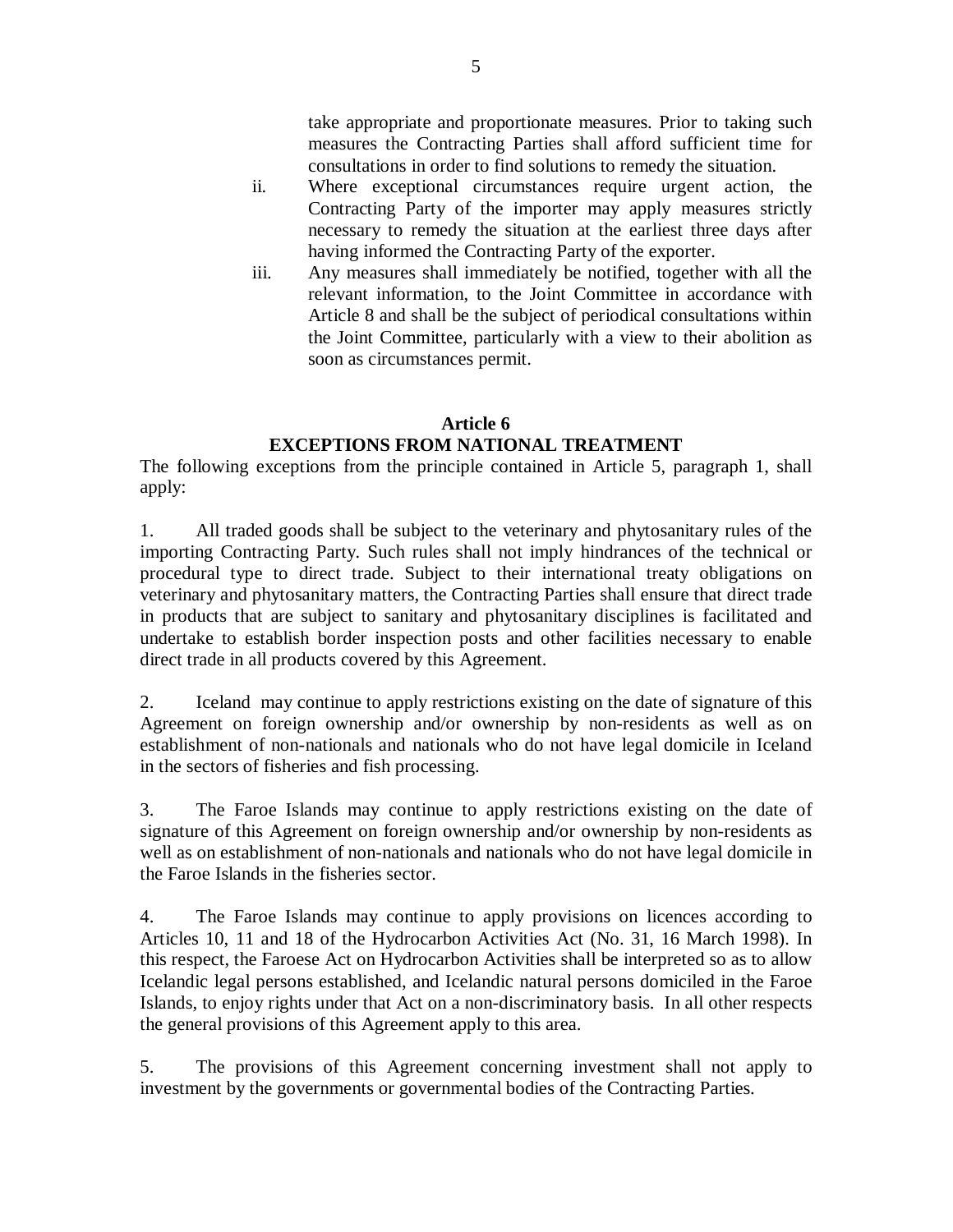#### **Article 7 CO-OPERATION IN OTHER AREAS**

1. Within the scope of this Agreement, the Contracting Parties will strengthen and broaden mutual co-operation in all relevant fields of common concern including the following:

- Culture, education, training, sport and youth
- Energy
- Environment
- Health services
- Human resource development in the public sector
- Research and technological development
- Resource management
- Telecommunications
- Tourism
- Transport

2. Provisions on co-operation pursuant to paragraph 1 will be set out by the Joint Committee in protocols to this Agreement to be introduced later.

## **Article 8 JOINT COMMITTEE**

1. A Joint Committee of the Contracting Parties is hereby established. It shall ensure the effective implementation and operation of this Agreement. To this end, it shall carry out exchanges of views and information.

2. The Joint Committee may, by consent, decide to amend Articles 5, 6 and 7 as well as the Protocols to this Agreement, or add protocols to this Agreement as provided for in Article 7, paragraph 2, with the aim of progressively liberalising trade or strengthening the co-operation of the Contracting Parties.

3. The Joint Committee shall adopt its own rules of procedure.

4. The Joint Committee shall meet in accordance with its rules of procedure, no less than annually, and at the request of either Contracting Party.

5. The Joint Committee may establish subsidiary bodies.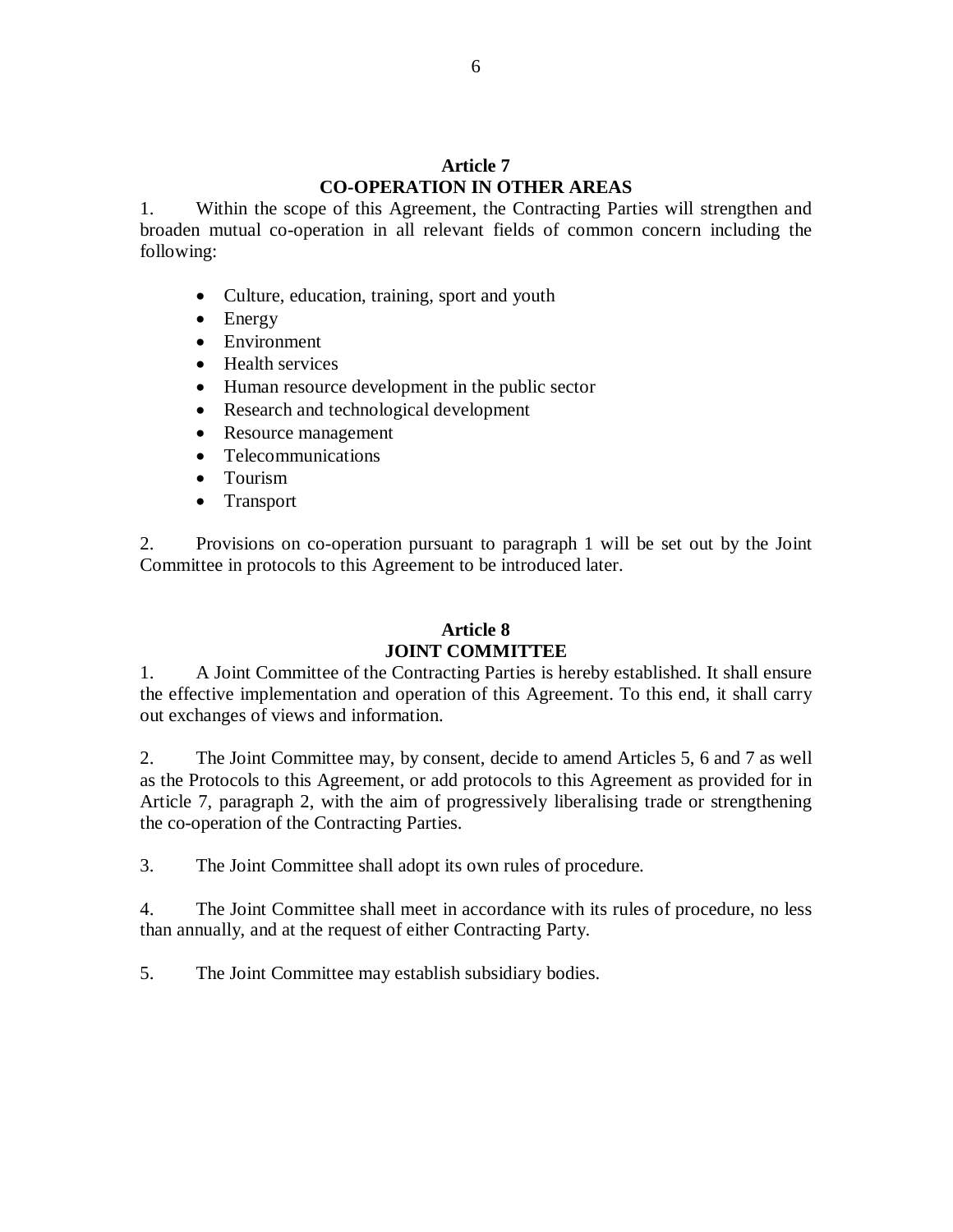#### **Article 9**

#### **COUNCIL**

1. Members of Governments shall meet no less than annually.

2. A Council is hereby established. It shall, in particular, give political impetus for the implementation of this Agreement and guide the Joint Committee established thereunder in the performance of its work, as appropriate.

3. The Council shall assess the overall functioning and development of this Agreement. The Joint Committee may refer to the Council any issue giving rise to difficulty.

4. The Council shall adopt its own rules of procedure.

#### **Article 10 PROTOCOLS**

The Protocols to this Agreement shall constitute an integral part thereof.

#### **Article 11 ACCESSION**

This Agreement may be extended to other Parties or parts of the Kingdom of Denmark on application, subject to agreement on the terms and conditions for such extension.

### **Article 12 TERMINATION**

1. Either Contracting Party may terminate this Agreement by a diplomatic note to the other Contracting Party. The Agreement shall expire on the first day of the month following that in which a twelve month period from the reception of the termination notification lapsed.

2. Advantages granted to investors or service providers of one Contracting Party by another Contracting Party pursuant to the terms of this Agreement, before the date of the termination notification, shall remain in force for a period not less than five years after its termination.

#### **Article 13 ENTRY INTO FORCE**

1. This Agreement is subject to ratification, acceptance or approval by the Contracting Parties in conformity with their respective procedures.